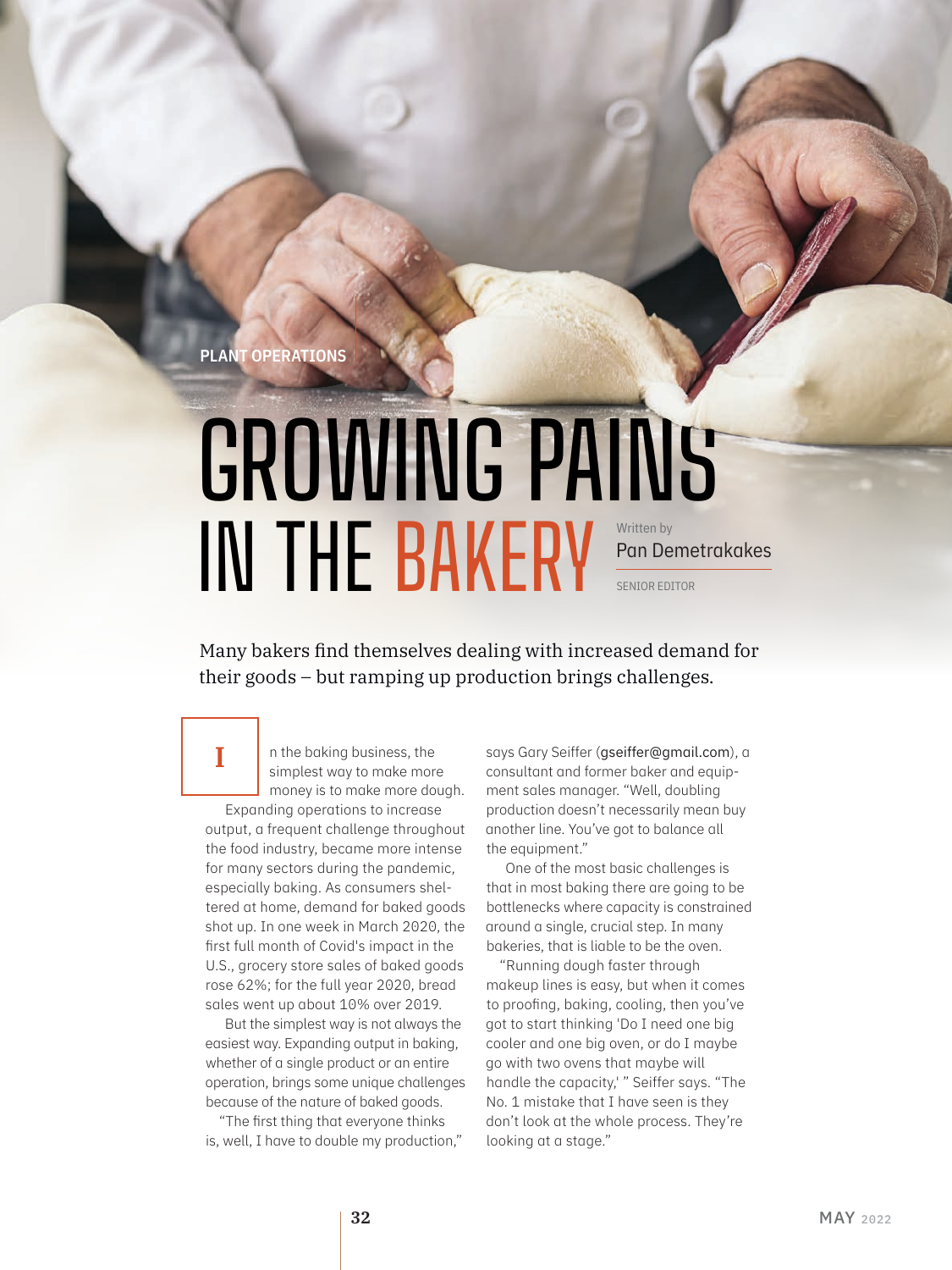## **Plant Operations**

#### Up from batches

An obvious way to ramp up production is to move from batch to continuous processing. In baking, that often translates to moving from batch-style rack ovens to tunnel or spiral ovens. Not only is this a significant capital expense that requires extra space, but it almost always necessitates wholesale, fundamental shifts in the entire process.

To produce enough dough to keep the ovens busy, more space may be required for proofing and resting dough; to match production downstream might require additional capacity for cooling product out of the oven, for packaging or for other operations.

There are other operational aspects that need adjusting. For example, if bake time varies between products, a system based on a tunnel oven would need some way of accommodating this – either by adjusting the oven, possibly through temperature zones, or by varying the conveyor belt speed through the oven. Some sort of accumulation or other accommodation of excess capacity might also be needed for products with shorter bake times.

If installing a continuous oven is not an option, rack ovens are available that use automation to increase efficiency. Companion Baking, a St. Louis-based bakery that processes specialty breads and rolls, uses a rack oven from Miwe International (www.miwe.de) that uses robots to slide racks in and out.

Other kinds of equipment can make a difference. Needing to ramp up production a few years ago, Companion Baking bought an expanded version of a dough processing line from Rheon (www. rheon.com). The new line is about 60 ft. long, roughly six times the length of the previous one. It's gentler, runs more smoothly and doesn't leave as much trim, according to operations manager Suman Shekar. It can be programmed for frequent changeover – Companion does about 20 a day – and cuts down on the

two to three inches of trim per dough strip that the old system wasted, Shekar says.

If new equipment of any kind is not in the picture, a bakery that needs more throughput often has little choice but to hire more hands.

Seiffer recalls a bakery he owned that supplied rolls to the New York

# SOFT<br>ROBOTICS

Solving labor challenges one pick at a time.

Fast, reliable and proven food automation solutions.

www.softroboticsinc.com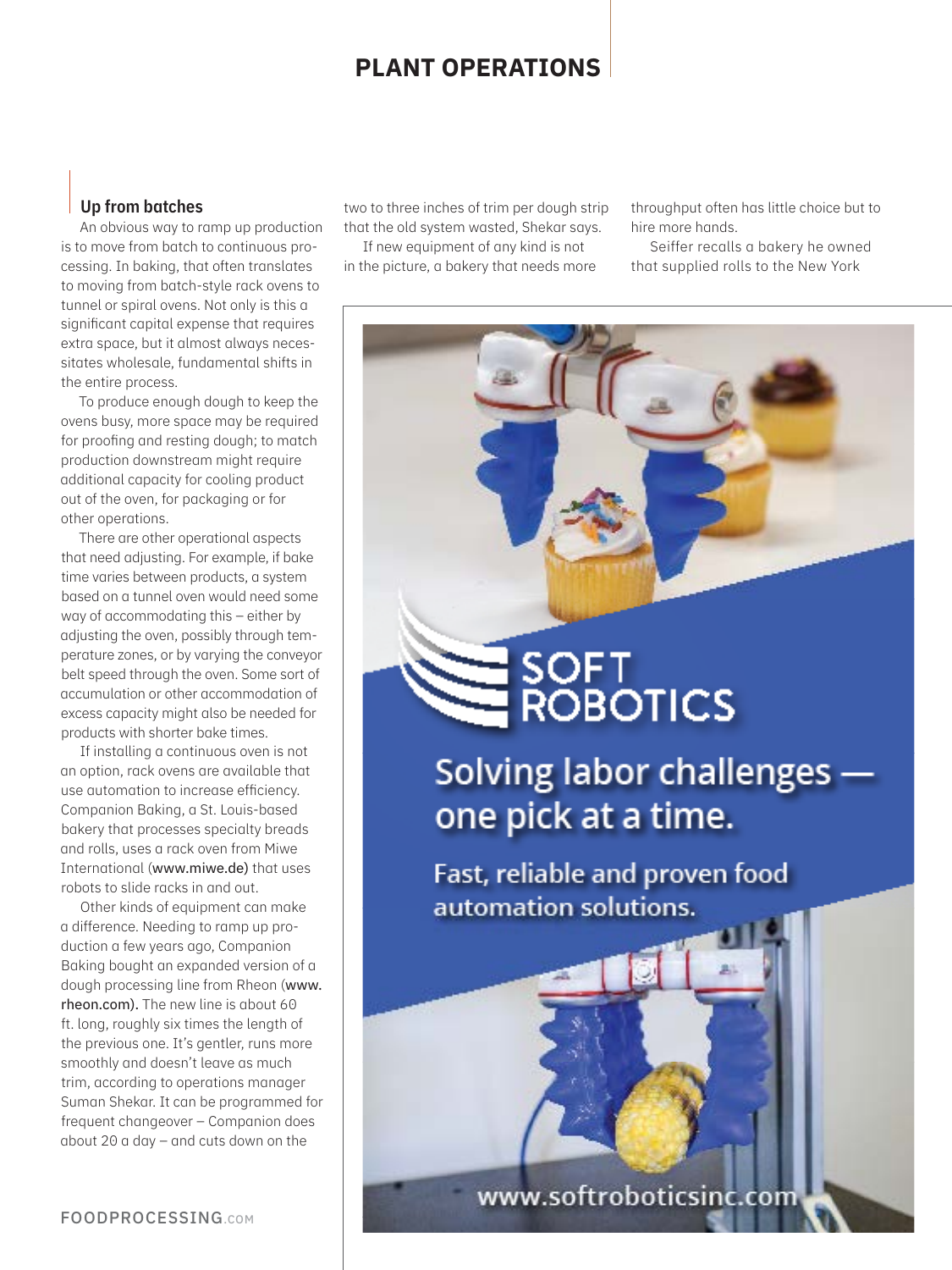City market. Faced with increased demand, they cut out the step of retarding the dough after it had been cut into roll shapes. This shortened the output time by six hours but lowered the quality.

"On a humid day, our hard rolls were sponges, like they'd been in a rubber bag



## **High Performance Doors:** For Food, Beverage, Cold Storage

- . Models for cooler and freezer applications.
- . Fast opening speeds for effective environmental control and fast ROI.
- · Designed for minimal required maintenance.

Contact us today **NO AP** US Inquiries: info2@hormam.us + (800) 365-3667 Canada Inquiries: info@thrdoors.com + (866) 792-9968



all night," Seiffer says. They ended up hiring four more people, two for each shift, so they would be able to place the rolls face down in a pan and retard them in a refrigerator for the required six hours.

If increasing labor is no more an option than adding equipment, getting more output out of the people and equipment you have is the only alternative.

Shekar said that in the summer of 2017, she was charged with increasing productivity at Companion Baking. She literally walked around with a timer and clipboard, seeing how long and how much labor was involved in each step of the process.

Eventually, Companion incorporated a labor-tracking system from Redzone (www.rzsoftware.com). It takes performance data, directly from an Excel spreadsheet if needed, and breaks it down into an efficiency analysis. The results can be shown on a display, also furnished by Redzone, that tells each shift and line how they're doing.

#### Packing up

In many cases, a bakery's big barrier to increased production comes from packaging. There's little point in increasing production capacity if the packaging operation can't keep up.

When the pandemic took hold in early 2020, Companion Baking, like many bakeries, found itself whipsawed by shifting demand. Its foodservice business sharply declined as restaurants closed or shifted to delivery-only. But Companion's sales force was able to drum up new retail business among grocers whose customers were seeking comfort foods like bread. They were so successful that it created a surge that production had to respond to.

"There was no chance of us saying no [to the new orders], because at that time we needed it," Shekar recalls. The trouble was that their packaging equipment – specifically end-of-line